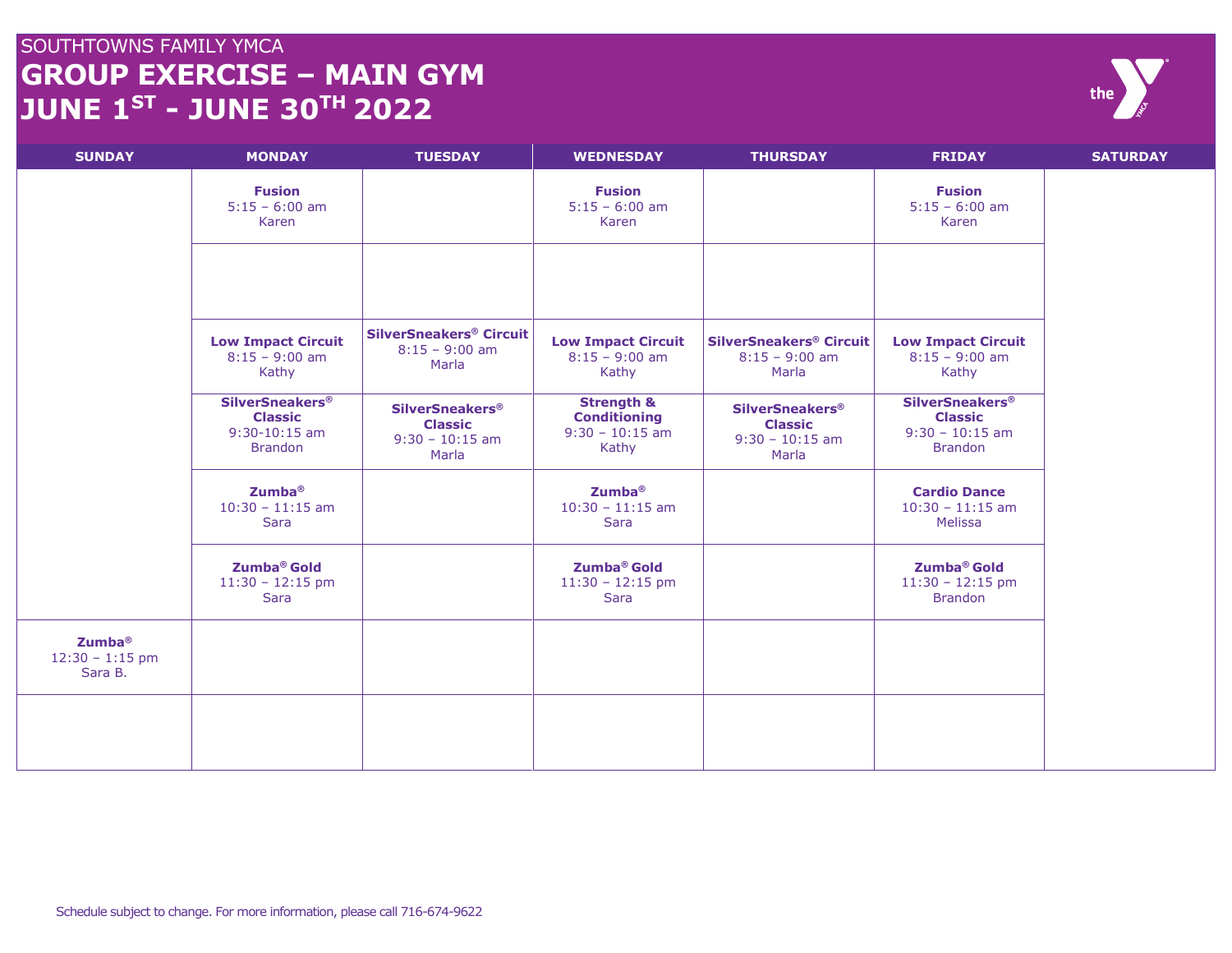## SOUTHTOWNS FAMILY YMCA **GROUP EXERCISE – AUXILIARY GYM JUNE 1 ST – JUNE 30 TH 2022**

| <b>SUNDAY</b> | <b>MONDAY</b>                                                                | <b>TUESDAY</b>                                                     | <b>WEDNESDAY</b>                                          | <b>THURSDAY</b>                                        | <b>FRIDAY</b>                                                                | <b>SATURDAY</b>                                |
|---------------|------------------------------------------------------------------------------|--------------------------------------------------------------------|-----------------------------------------------------------|--------------------------------------------------------|------------------------------------------------------------------------------|------------------------------------------------|
|               |                                                                              | <b>Cycle &amp; Circuit</b><br>$5:15 - 6:00$ am<br>Karen            |                                                           |                                                        |                                                                              |                                                |
|               |                                                                              |                                                                    |                                                           |                                                        |                                                                              | <b>HIIT</b><br>$8:15 - 9:00$ am<br>Sara V.     |
|               | <b>Strength &amp;</b><br><b>Conditioning</b><br>$9:30 - 10:15$ am<br>Jilyana | <b>Interval Training</b><br>$9:30 - 10:15$ am<br>Kathy             |                                                           | <b>Interval Training</b><br>$9:30 - 10:15$ am<br>Kathy | <b>Strength &amp;</b><br><b>Conditioning</b><br>$9:30 - 10:15$ am<br>Jilyana | <b>Cycling</b><br>$9:30 - 10:30$ am<br>Sara V. |
|               | <b>Pedaling for Wellness</b><br>$10:30 - 11:15$ am<br><b>Sue</b>             | Yoga<br>$10:30 - 11:30$ am<br><b>Sue</b>                           |                                                           | Yoga<br>$10:30 - 11:30$ am<br>Sue                      | <b>Cycling</b><br>$10:30$ am - 11:15am<br>Cristina M.                        |                                                |
|               |                                                                              | Zumba <sup>®</sup><br>$12:00 - 12:45$ pm<br>Melissa                |                                                           | <b>Zumba®</b><br>$12:00 - 12:45$ pm<br>Melissa         |                                                                              |                                                |
|               |                                                                              |                                                                    |                                                           |                                                        |                                                                              |                                                |
|               |                                                                              | <b>Cycling</b><br>$4:30 - 5:15$ pm<br>Sara V.                      | <b>Cycle &amp; Circuit</b><br>$4:45 - 5:45$ pm<br>Sara V. | <b>Cycling</b><br>$4:30 - 5:30$ pm<br>Sara V.          |                                                                              |                                                |
|               | <b>TRX Circuit</b><br>$5:15 - 6:00$ pm<br>Renae                              | <b>Balanced Boxing</b><br>$5:30 - 6:30$ pm<br>Jim W.<br>*6/28 ONLY |                                                           |                                                        |                                                                              |                                                |
|               | <b>Cycling</b><br>$6:15 - 7:00$ pm<br>Abby                                   | <b>Boxing Fitness</b><br>$6:30 - 7:30$ pm<br>Jim W.<br>*6/28 ONLY  |                                                           |                                                        |                                                                              |                                                |
|               | BODYPUMP™<br>$7:15 - 8:15$ pm<br>Sara V.                                     |                                                                    | BODYPUMP™<br>$6:45 - 7:45$ pm<br>Cristina M.              |                                                        |                                                                              |                                                |

the